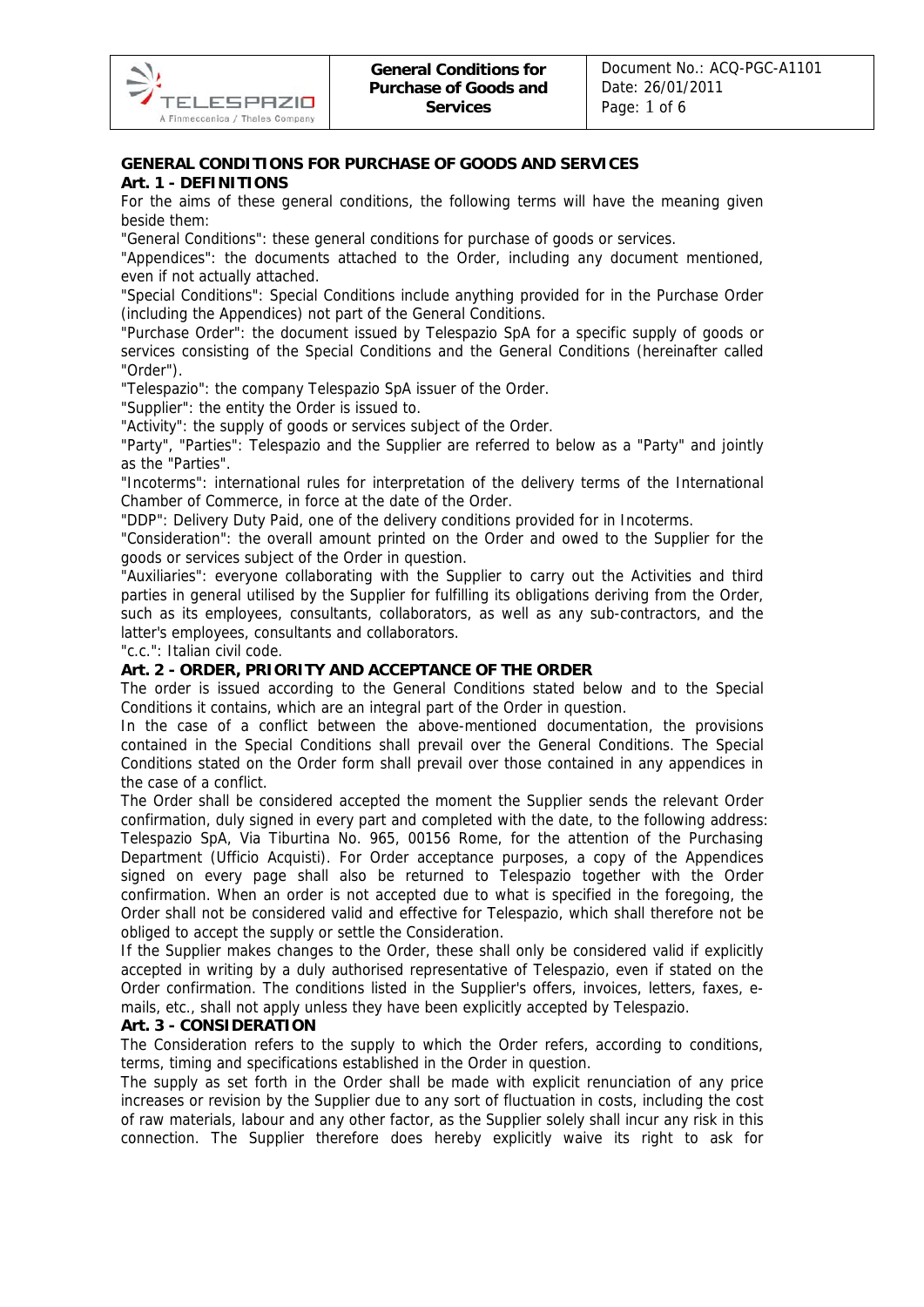cancellation of an Order, due to supervening excessive costs pursuant to article 1467 of the Italian civil code.

Charges for packing, customs, insurance and any other rate, tax or duty to be paid for any reason to private or public entities are considered included in the Consideration agreed upon, unless the Parties agree otherwise.

The parties agree that the Consideration is intended inclusive of any cost and charge, including those the Supplier shall incur to comply with laws, regulations, rules, technical requirements and provisions issued by concerned authorities, as well as to obtain from the concerned entities the permits and authorisations required for carrying out the Activities.

For supplies intended for geographic areas with tax breaks, also particular fulfilments specified and agreed upon between the Parties from time to time shall be observed.

#### **Art. 4 - LIABILITY**

TELESPRZIO A Finmeccanica / Thales Company

By accepting the Order, the Supplier undertakes to keep Telespazio, its directors, employees and delegates free and unharmed by any claim filed by third parties in or out of court related to the activities, materials, instruments, equipment, plants, etc. concerned by the supply or systems that shall be adopted for execution of the same.

The Supplier agrees for itself and its Auxiliaries to keep Telespazio, its directors, employees and delegates free and unharmed by any damage caused to persons or property belonging to Telespazio or third parties, caused by carrying out the Activities as set forth in the Order in question, and shall bear all related burdens, costs and charges.

Telespazio assumes no liability towards third parties for the latter's rights or commitments made to the Supplier in relation to carrying out the Activities as set forth in the Order.

#### **Art. 5 - OBLIGATIONS TO THE PERSONNEL**

The Supplier guarantees that the Activities shall be carried out by employing workers that are regularly hired and a part of its organisation in accordance with the terms of law and applicable National Collective Labour Agreements and Trade Union Agreements, and in accordance with accident prevention rules on the subject.

The Supplier declares and guarantees that it is in order with obligations related to the payment of social security contributions of its Auxiliaries provided for by regulations in force and hereby undertakes to comply with said obligations and show the documentation proving fulfilment of said obligations at the request of Telespazio.

To allow its Auxiliaries to enter Telespazio's premises, under the responsibility of the Supplier and the conditions provided for the Telespazio's safety and security rules, the Supplier agrees to send in advance a list of the names of the people who shall enter said premises.

When foreign personnel shall enter Telespazio's premises, the Supplier shall comply with what has been established in the foregoing, and also send Telespazio details of an identification document sufficiently in advance and by no later than 10 days before the person shall enter its premises.

Breach of the obligations as set forth in this article will lead to termination of the Order by law, without prejudice to Telespazio's right to compensation for any damages even when jointly responsible with the Supplier.

#### **Art. 6 – SAFETY OBLIGATIONS**

The Supplier undertakes to comply fully with provisions in force on occupational health and safety, hygiene and the environment with particular but not exclusive reference to Italian legislative decree 81 of April 9, 2008, as amended. Specifically, as regards the provisions of art. 26 of Italian legislative decree 81 of April 9, 2008, the Supplier:

- undertakes to update the documentation submitted prior to the Order proving its technical and professional qualification;

- declares under its responsibility that it has received detailed information on specific risks existing in the environment it shall operate in and on prevention and emergency measures adopted;

- undertakes to scrupulously conform the behaviour of its Auxiliaries to the safety plan in force for the place where the activities are carried out and acknowledges that Telespazio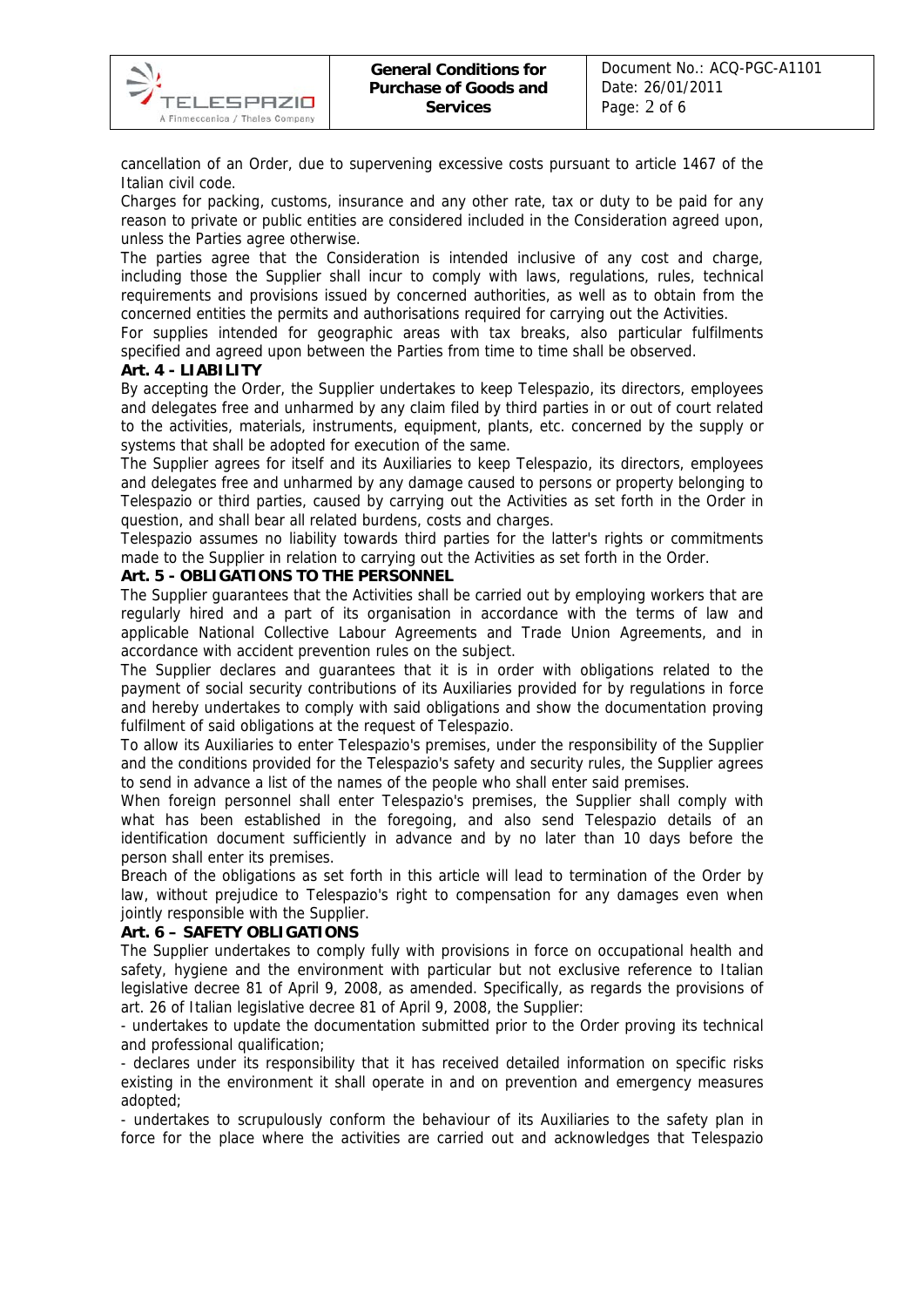retains the right, at its discretion, to request replacement of its personnel who have breached behavioural and safety rules;

- agrees to cooperate with implementation of risk prevention and protection measures

against workplace accidents while carrying out the activities to which the Order refers;

- undertakes to coordinate interventions for the protection and prevention against the risk that workers are exposed to, keeping each other informed so as to eliminate any risks due to interference with activities of different businesses involved in realising the project as a whole; - declares that it has fulfilled legal obligations as regards insurance, social security and protection of workers, and as regards work and safety equipment;

- undertakes to provide its employees with suitable photo identification badges giving details on the worker, his employer's name,

date of hiring and in case of a sub-contract, the related permit.

Breach of the obligations and commitments described above is grounds for cancellation of the Order, in accordance with art. 1456 of the Italian civil code, without prejudice to the right to compensation for damages.

# **Art. 7 - REPRESENTATIONS AND WARRANTIES**

By accepting the Order, the Supplier:

TELESPRZIO A Finmeccanica / Thales Company

- declares, under its responsibility, that it is not in any temporary or permanent conditions of incompatibility with carrying out the activities to which the Order refers, as laid down in rules of law in force;

- guarantees that no rules of law or applicable regulations or third party rights will be breached to carry out the activities to which the Order refers, including but not limited to industrial and intellectual property rights;

- declares and guarantees that it owns outright the goods and any licenses provided in connection with the Order and declares that the goods are free from any obligation, collateral security or third party rights;

- guarantees that the goods relating to the Order shall conform to any European Union standards that applies to them.

The Supplier undertakes to keep Telespazio unharmed by any sort of loss, cost, damage or charge incurred by Telespazio due to breach, untruthfulness or inaccuracy of any of the declarations or guarantees contained in this article. Telespazio retains the right to terminate the Order by law, pursuant to article 1456 of the Italian civil code, due to any breach, untruthfulness or inaccuracy of any of the foregoing declarations or guarantees, without prejudice to its right to compensation for any damages.

### **Art. 8 - DELIVERY AND RETURN OF THE GOODS**

The Supplier agrees to deliver the goods related to the Order based on what is established in these General Conditions, and other specifications in the Special Conditions. The delivery conditions of the goods shall be DDP at the place of delivery specified on the Order (carriage free), unless provided for otherwise in the Special Conditions. A copy of the packing slip or equivalent document shall travel with the goods. This document shall show details on the Order (number, date and order position) it refers to.

Defective goods or those not meeting the conditions agreed upon or not conforming to drawings or technical characteristics, etc. shall be refused and put at the disposal of the Supplier or returned to the assigned port at the Supplier's expense.

#### **Art. 9 - WARRANTY**

The Supplier guarantees that the goods or services supplied meet the technical specifications foreseen in the Order. The Supplier further guarantees that they are free from flaws and material and manufacturing defects.

The Supplier undertakes to repair or replace at its expense any flawed supply or defective or flawed parts with new and original spare parts. Transport costs necessary for replacement or repair of the defective supply shall be borne by the Supplier.

The warranty period of the goods related to the Order is 12 (twelve) months or any greater term provided for by the laws in force, starting from the acceptance date of the supply. If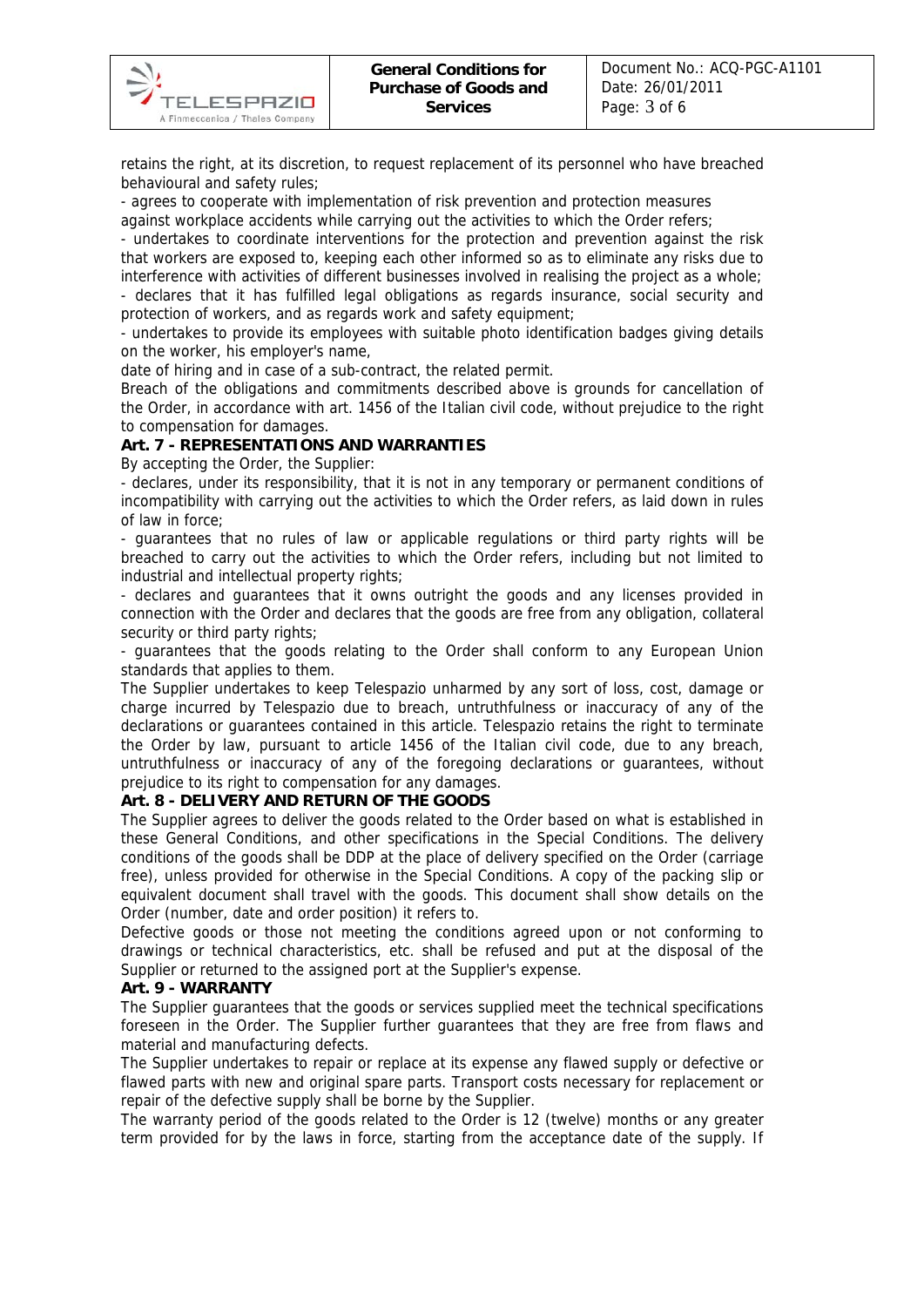goods have been repaired or replaced, the warranty period will be automatically extended by the period of time for which the goods were not at the disposal of Telespazio.

The warranty does not apply when a defect is caused by natural wear and tear, or Telespazio's inexperience of negligence.

When replacement of flawed parts is impossible, the Order shall be considered cancelled and the Supplier shall be obliged to provide compensation for any damages.

### **Art. 10 – TELESPAZIO FURNISHED ITEMS**

All items furnished by Telespazio for carrying out the Activities shall be returned upon completion of the Activity as set forth in the Order, unless the Parties agree otherwise. The Supplier cannot transfer to third parties, alter or use the items furnished by Telespazio for other purposes and shall be responsible for their safekeeping, preservation and proper use. Specifically, the Supplier agrees to utilise the above-mentioned items with the utmost care and diligence. In the case of destruction, damage or loss due to its own fault, the Supplier will be obliged to replace or repair such items at its own expense, or when that is impossible to reimburse Telespazio for the difference in value determined on the basis of current market prices in relation to the extent of the loss. The Supplier is not obliged to pay any compensation due to normal wear and tear deriving from proper use of the items in question. The Supplier agrees not to hold Telespazio liable for any damage to persons or property which may be caused by improper use of the Telespazio furnished items, and has checked them beforehand and found them safe and suitable for their intended use.

### **Art. 11 - INVOICING AND PAYMENTS**

The invoice shall refer to one Order only and contain details on the Order (number, date and order position) it refers to and be sent to Telespazio, Via Tiburtina 965, 00156 Rome, for the attention of Suppliers Administration (Amministrazione Fornitori). The original of each document accompanying the supply (certificates of origin and quality, vouchers, etc.) or necessary to let Telespazio check and accept the invoice in question shall be produced and submitted.

The Supplier agrees to send any changes in the information related to payment (e.g. bank details) with written notices addressed to Telespazio, Via Tiburtina 965, 00156 Rome, for the attention of Suppliers Administration (Amministrazione Fornitori).

### **Art. 12 - CONFIDENTIALITY**

The Supplier agrees to comply with and ensure that its Auxiliaries comply with the confidentiality obligation related to all information, data, documentation and news concerning the Order. Accordingly, the Supplier will be obliged to take all necessary prevention measures, specifically, all actions, including of a legal nature, required to prevent distribution and use of the foregoing.

The Parties mutually acknowledge that the confidentiality obligations provided for in this article shall apply for the validity of the Order and for three years after termination of the same for any cause or reason.

If the obligations provided for in the previous paragraphs are breached, Telespazio can cancel the Order, according to art. 1456 of the Italian civil code, without prejudice to compensation for any damages.

The Parties further acknowledge that none of the content of the Order can ever be interpreted or utilised to prevent distribution or circulation of information that is: (I) public domain when it is exchanged by the Parties, or becomes so thereafter, (II) obtained from third parties without confidentiality obligation; (III) worked out independently or internally by one of the Parties without using any element found in the information or documentation received from the other Party; (IV) received formally from a public authority having competence or jurisdiction over the Parties.

#### **Art. 13 - ANTIMAFIA PROVISIONS**

The Supplier undertakes to provide the necessary documentation for the issue of certificates from the prefect's office, in accordance with antimafia regulations in force.

The Supplier acknowledges that the Order's efficacy is subordinate to full compliance with antimafia legislation in force during its period of validity. Specifically, it acknowledges that no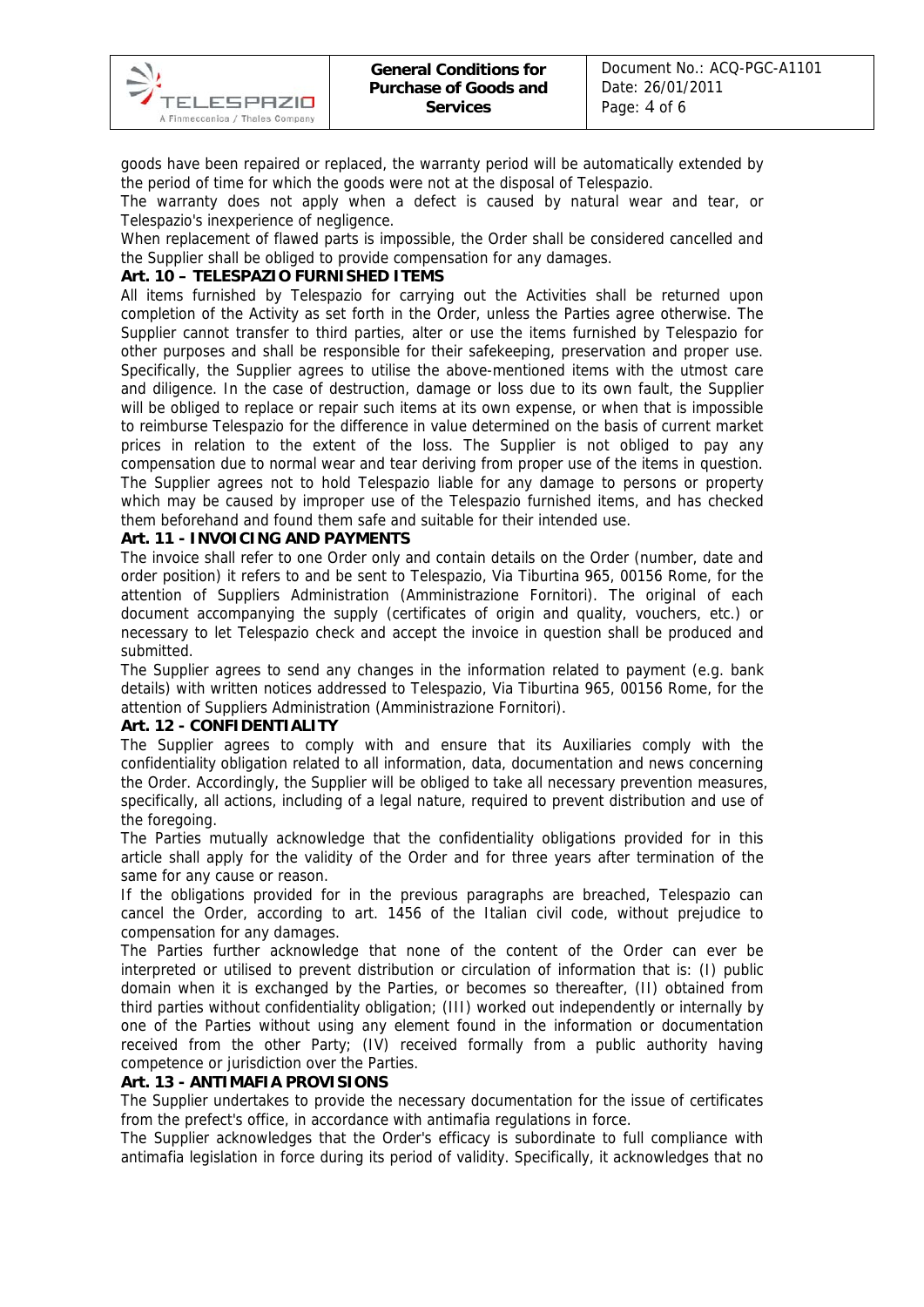sanction, whether definitive or provisional, entailing the inability to contract, according to antimafia legislation in force, has been inflicted against the Supplier's legal representative or members of the administrative body, such as prevention measures or exclusions, suspensions or lapses as set forth in said regulations, and no pending proceedings for application of the same provisions or convictions are underway.

If the Supplier fails to comply with the said antimafia provisions, the Order will be cancelled by law, without prejudice to the right to compensation for any damages.

## **Art. 14 - INDEPENDENCE OF THE PARTIES**

Telespazio and the Supplier declare and confirm that they are independent parties and retain their independence. Without prejudice to the obligations assumed by the Supplier upon acceptance of the Order, the Parties explicitly declare that the Activities will be carried out in total independence and they will be free to organise them without any ties as employer or employee or of subordination or working hours.

The Order does not establish any relationship of association, partnership, consortium, common organisation or agency between Telespazio and the Supplier.

Neither Telespazio nor the Supplier has the power to bind the other party or assume obligations on behalf of the other without the prior written consent of the interested party.

The Parties hereby agree to operate with a spirit of utmost collaboration and to respect to the letter every law or regulation that applies and based on the highest standards of ethics. Specifically, they undertake to exchange all information necessary for properly carrying out the activities and commitments provided for in the Order.

### **Art. 15 - ASSIGNMENT**

The Supplier is strictly forbidden to assign for any reason, all or some of its obligations or rights deriving from the Order without the prior written consent of a duly authorised representative of Telespazio, otherwise the assignment shall be null and void. Disregard for this provision shall entitle Telespazio to cancel the Order, according to art. 1456 of the Italian civil code, without prejudice to Telespazio's right to compensation for any damages.

### **Art. 16 – TERMINATION**

Apart from what has been explicitly provided for in each article of these General Conditions and the Special Conditions, if any, Telespazio can exercise the right to cancellation pursuant to art. 1456 of the Italian civil code, without prejudice to its right to compensation for any damages, if the Supplier shall undergo receivership, bankruptcy or other insolvency or enforcement procedure.

### **Art. 17 – TRACEABILITY OF FINANCIAL FLOWS**

When the Order contains the tender identification code (CIG) and, when obligatory, the unique project code (CUP), or they have been sent by Telespazio to the Supplier thereafter, the Order in question is subject to application of Italian law 136 of August 13, 2010, as amended.

In that case the Supplier as subcontractor of Telespazio assumes all obligations with no exceptions whatsoever for the traceability of financial flows as governed by article 3 of said law.

### **Art. 18 – CODE OF ETHICS**

The Supplier will carry out the activities related to the Order in full compliance with the Code of Ethics, an integral part of the Organisational Model adopted by Telespazio pursuant to Italian legislative decree 231/01, as amended, which the Supplier declares that it knows and accepts. Said document is available at the Internet site www.telespazio.com in the Governance section; the Supplier shall at any time be entitled to ask Telespazio to deliver a paper copy of it.

The Parties agree that breach of the principles established in said Code of Ethics, even partial, will constitute a serious default and will give Telespazio the right to terminate the Order by law, pursuant to article 1456 of the Italian civil code, without prejudice to its right to compensation for any damages.

In the event that there is news, including in the press, from which this breach can be deduced, while awaiting verifications Telespazio will be entitled to suspend performance of